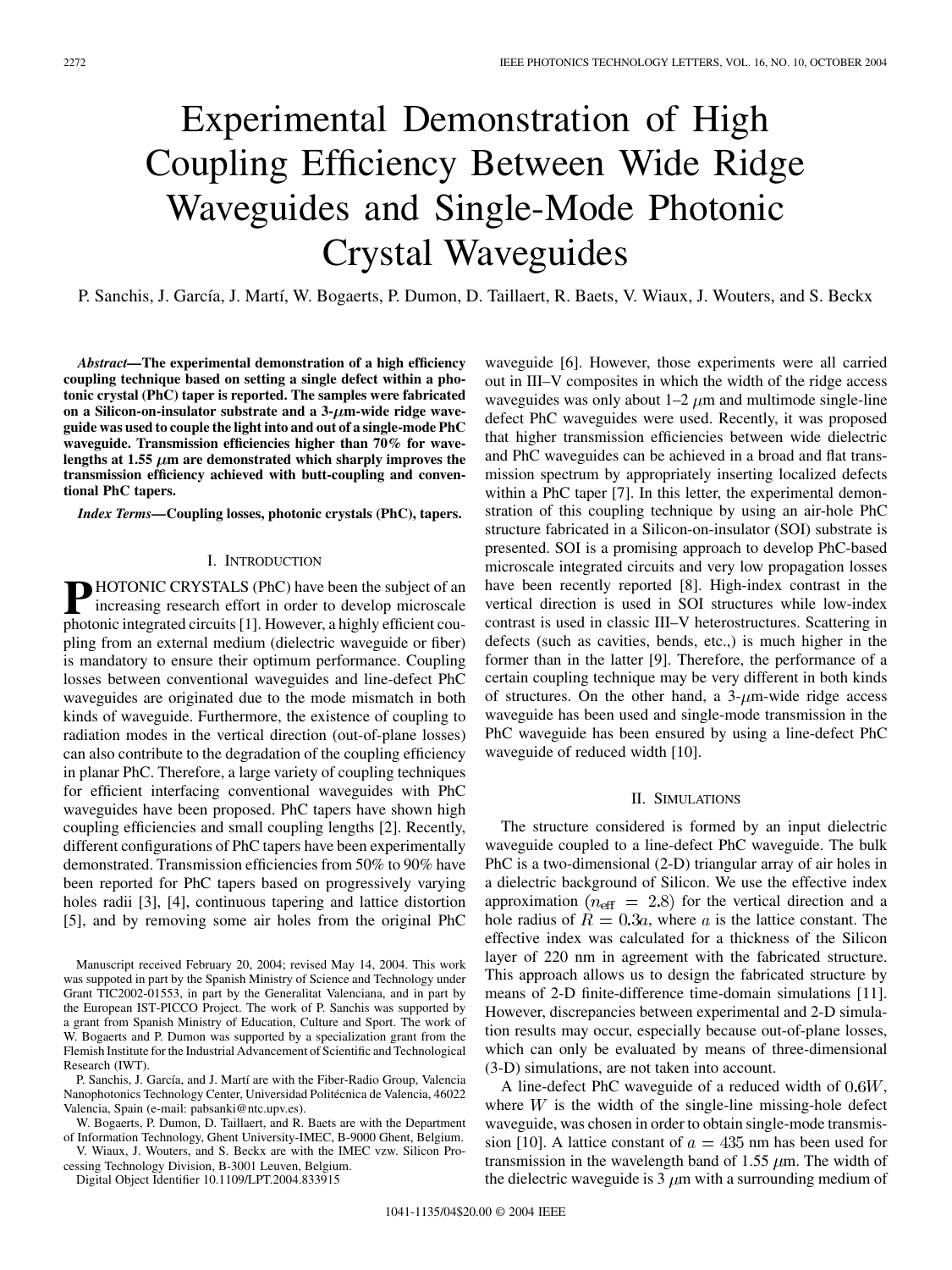

Fig. 1. Scanning electron micrograph of the fabricated structure. The insets show a detailed view of the PhC taper (a) with and (b) without the defect.



Fig. 2. Magnitude of the Poynting vector for the PhC taper structures (a) without and (b) with defect for the wavelength of 1.55  $\mu$ m.

air. The PhC taper considered is shown in Fig. 1. The insets show a detailed view of the PhC taper [Fig. 1(a)] with and [Fig. 1(b)] without the optimized defect. In order to design the optimum parameters of the defect, we follow the approach reported in [\[7](#page-2-0)]. In a first step, the defect position along the waveguide axis within the PhC taper was obtained. Then, the optimum defect radius at the previously calculated optimum position was calculated. Thereby, a transmission efficiency of 72% was obtained by inserting within the PhC taper a defect with radius  $r = R$  at  $z = 3.9a$ , with  $z = 0$  the first column of holes that form the PhC taper. The introduction of the defect significantly improves the transmission efficiency regarding the PhC without taper, in which the transmission efficiency is only 44%, and the butt-coupled case, in which the transmission efficiency is 36%. The introduction of the defect within the PhC taper alters the modal properties of the modes so that mode matching is achieved. This can be seen in Fig. 2 which shows the magnitude of the Poynting vector for the PhC taper structure with and without defect. In Fig. 2(a), it can be seen that resonant states are excited within the PhC taper which increase coupling losses. Resonant states are eliminated with the introduction of the defect [see Fig. 2(b)] improving, thus, the coupling efficiency.

On the other hand, the optimum parameters of the defect were designed to achieve the highest transmission for the wavelength of 1.55  $\mu$ m. Fig. 3 shows the simulated transmission spectra as a function of the wavelength for the butt-coupled and the PhC taper structures without and with the optimized defect of a finite length PhC waveguide. A length of  $24a$  and  $14a$  was considered for the butt-coupled and PhC taper structures, respectively, in agreement with those used in the fabricated structures. The transmission spectra have also only been plotted between 1500 and 1600 nm to compare with experimental results. From the results presented in Fig. 3, it can be seen that the transmission



Fig. 3. Simulated transmission spectra as a function of the wavelength for a PhC waveguide of finite length. The dashed, solid, and dotted lines represent the butt-coupled and PhC taper structures with and without the optimized defect, respectively.

spectrum for the PhC taper with defect significantly improves the other two cases.

# III. EXPERIMENTS

The samples were fabricated on an  $8''$  SOI wafer using 248-nm deep ultraviolet lithography [\[12](#page-2-0)], [[13\]](#page-2-0). A top Silicon layer with a thickness of 220 nm on a silica layer with thickness of 1  $\mu$ m was used. The illumination conditions were varied for each die to obtain repetitions of the same designs with different hole radius. In this case, only the Silicon film was etched in order to reduce propagation losses due to roughness. The transmission as a function of wavelength was measured using an end-fire technique. Light from a tunable laser source was coupled in the ridge waveguide using a lensed fiber. The output power of the laser was 1 mW (0 dBm). The output light was collected by an objective onto a power detector. A polarizer selecting the transverse-electric polarization and a diaphragm to collect only the output light from the ridge waveguide were used before the power detector.

The butt-coupled and PhC taper structures with and without the optimized defect structures were fabricated and measured. A  $3-\mu$ m-wide ridge waveguide was used to couple light into and out of the PhC waveguide. In principle, the optimum waveguide width to achieve the maximum transmission with butt-coupling is 1.5  $\mu$ m, however, even in this case the transmission efficiency is still of 60%. On the other hand, an efficient coupling from a wider dielectric waveguide implies a reduction of the conversion ratio in the horizontal direction needed to couple from a fiber, which typically has a thickness between 8 and 10  $\mu$ m, allowing the design of compact spot size converters. In this case, the multimode behavior of the waveguide has little effect as long as high coupling efficiency into the PhC waveguide is ensured. Obviously, this approach does not resolve the mismatch between the fiber and the PhC waveguide in the vertical direction. One possible approach to overcome this mismatch could be to use grating couplers [\[13](#page-2-0)].

Fig. 4 shows the experimental results. Fig. 4(a) shows the power transmission for the unpatterned sample which consists only of a ridge waveguide without the PhC. Fig. 4(b)–(d) shows